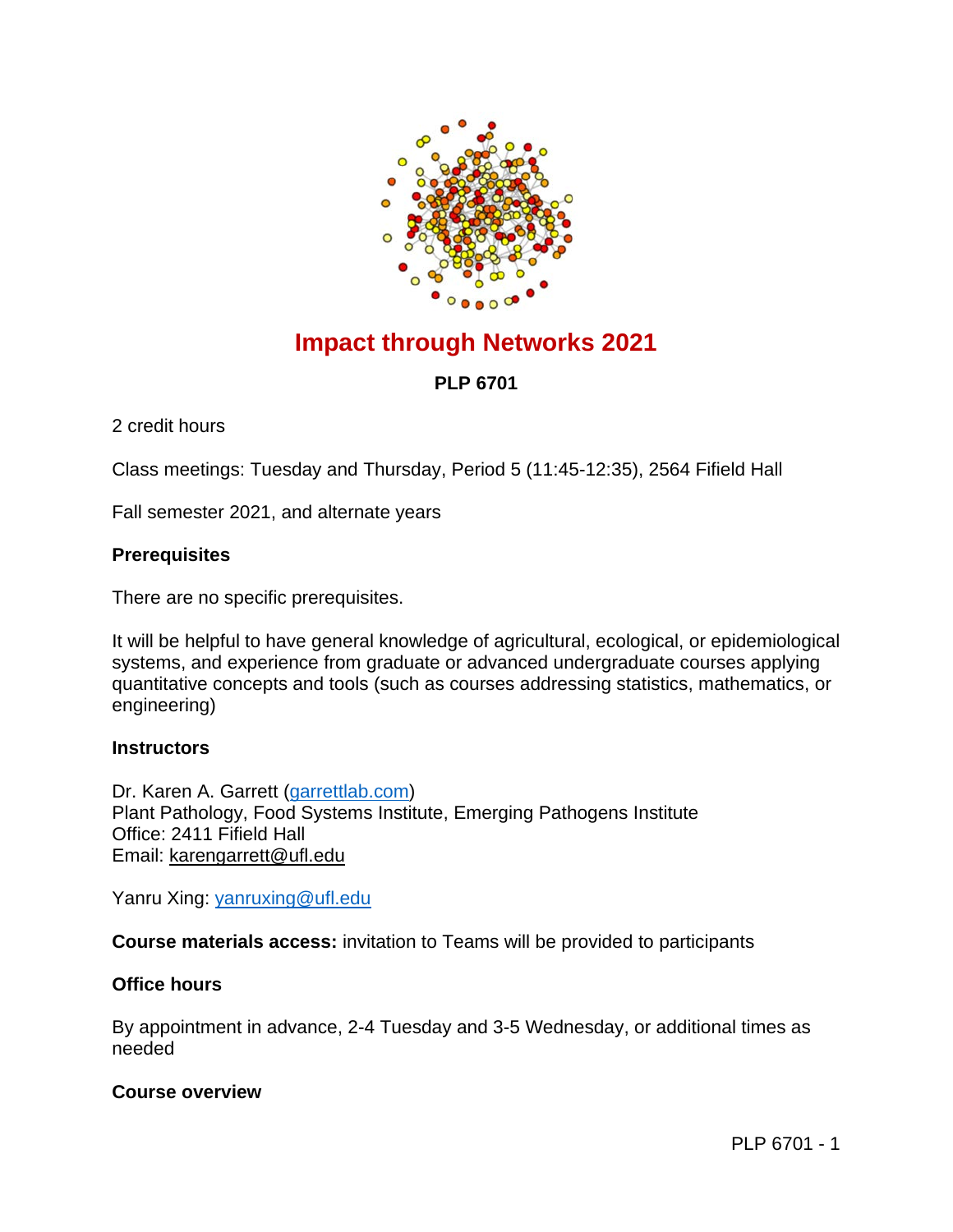Outcomes in systems such as agriculture, natural ecosystems, and health care are often determined by processes that act through networks. Networks can describe the spread of pathogens, invasive species, consumer goods, ideas, and technologies. Networks can also describe associations, interactions, and transactions among people, species, and other agents. This course addresses how to analyze the impact of system changes in networks, such as the introduction of new species or new management techniques. This course provides an introduction to network science in the R programming environment, and a review of applications in biological and social sciences, including current methods used to evaluate impact. The course includes a combination of lectures to provide background information, discussion of current literature, computational analysis workshops to illustrate concepts, and individual projects to allow participants to apply ideas to systems that particularly interest them.

The course emphasizes concepts and use of existing tools, while at the same time it will offer a basis for the development of new tools for participants interested in further steps.

## **Course learning objectives**

Participants who have completed this course will be able to…

- $\div$  explain how networks are defined and applied in agriculture, ecology, and epidemiology
- identify and discuss key points in journal articles describing networks in these systems
- $\div$  evaluate dynamic networks and study processes in networks
- $\div$  explain basic principles of impact analysis in these systems
- $\div$  collect data for characterizing networks that enable testing the fit of network models
- $\cdot$  apply network analysis to ask questions about their own systems using R

#### **Course outline** (*as of 3 August 2021 – subject to minor changes*)

Course assignments to be turned in or presented by students are indicated in bold

|                      | <b>Tues:</b> often a short lecture and<br>discussion of a paper                                  | <b>Thurs:</b> often a short lecture and a<br>workshop for network analysis in R |
|----------------------|--------------------------------------------------------------------------------------------------|---------------------------------------------------------------------------------|
| Aug<br>24, 26        | First class: Course overview, and<br>examples of what can be done<br>with skills from this class | Intro to R, Part 1                                                              |
| Aug<br>31,<br>Sept 2 | Intro to R, Part 2                                                                               | Intro to networks and matrices in R<br>(quiz)                                   |
| Sept 7,<br>9         | Epidemic networks, Part 1                                                                        | Epidemic networks, Part 2 (quiz)<br>Describing nodes in R                       |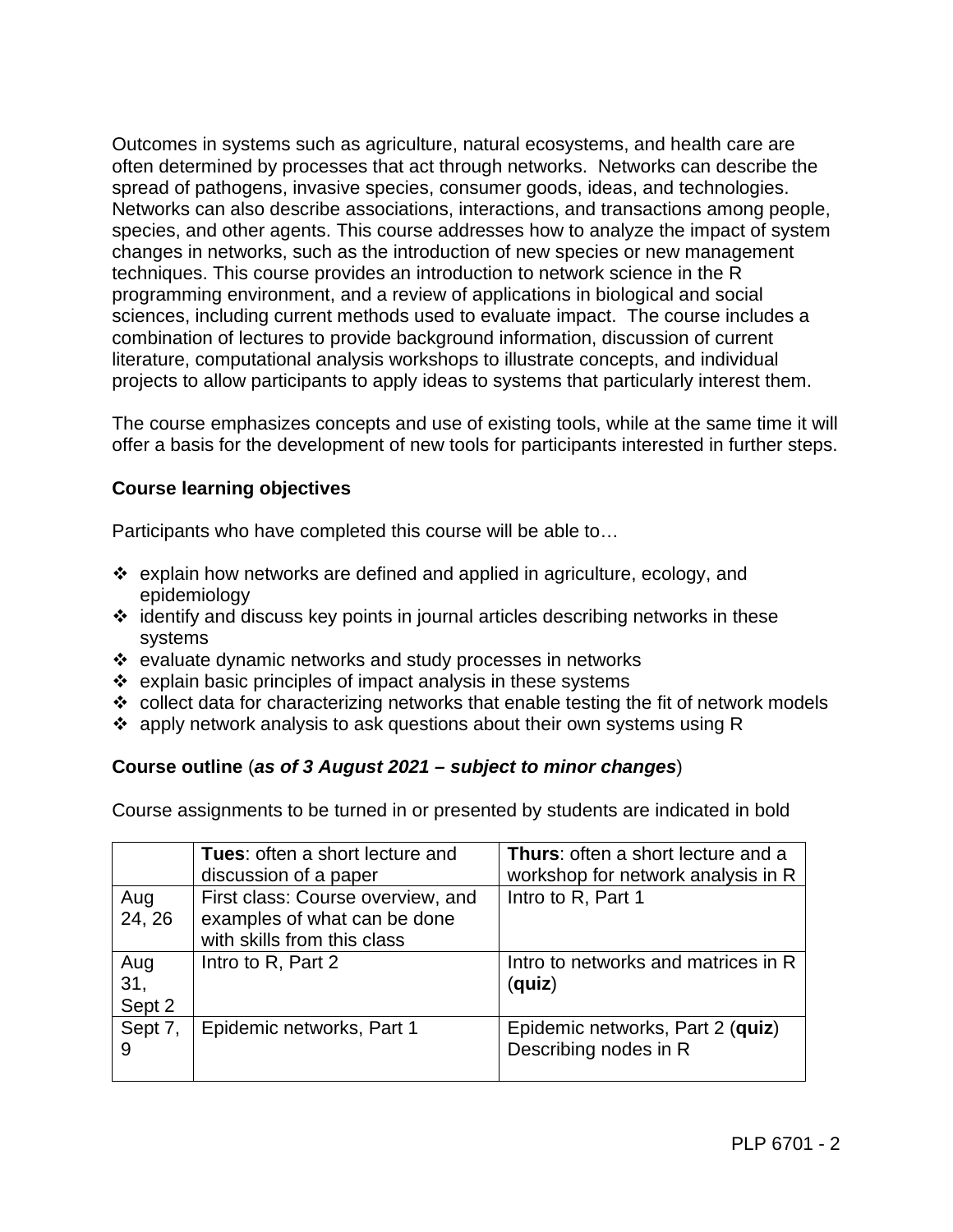| Sept          | Microbiome networks                | Visualizing and describing       |
|---------------|------------------------------------|----------------------------------|
| 14, 16        |                                    | networks in R, Part 1 (quiz)     |
| Sept          | Networks of association in R       | Visualizing and describing       |
| 21, 23        |                                    | networks in R, Part 2 (quiz)     |
| Sept          | Multilayer networks                | Multilayer networks in R (quiz)  |
| 28, 30        |                                    |                                  |
| Oct 5,        | Gene networks                      | Preparing project proposals      |
| 7             |                                    | Bayesian networks in R (quiz)    |
| Oct 12,       | Mathematical models of networks    | Exponential random graph models  |
| 14            | in $R$                             | (ERGMs) in R (quiz)              |
|               |                                    |                                  |
| Oct 19,       | Survey of other network types      | Preparing project proposals      |
| 21            | ('omics, economics, ecology,       | More mathematical models of      |
|               | communication, etc.)               | networks in R (quiz)             |
| Oct 26,       | Social networks                    | Networks and meta-populations in |
| 28            |                                    | landscapes (quiz)                |
| Nov 2,        | Evaluating impact in networks      | <b>Proposal presentations</b>    |
| 4             | Value of information               |                                  |
| Nov 9.        | <b>Proposal presentations</b>      | ---- Veterans Day: no classes    |
| 11            |                                    |                                  |
| Nov           | <b>Paper discussion</b>            | <b>Paper discussion</b>          |
| 16, 18        |                                    |                                  |
| Nov           | <b>Paper discussion</b>            | ---- Thanksgiving vacation: no   |
| 23, 25        |                                    | classes                          |
| Nov           | <b>Paper discussion</b>            | <b>Paper discussion</b>          |
| 30,           |                                    |                                  |
| Dec 2         |                                    |                                  |
| Dec 7,        | Participant's choice topic         | ---- Reading days: no classes    |
| 9             |                                    |                                  |
| <b>Finals</b> | <b>Final project presentations</b> |                                  |
| week          |                                    |                                  |

#### **Grading**

10% Class discussions 20% Weekly quizzes and assignments 30% Project proposal 10% Journal article presentation and discussion 30% Final project

Class discussions. When scientific papers are discussed, all participants will be expected to contribute to the discussion (even when not leading the discussion). When project proposals are presented, all participants are expected to contribute feedback for the projects. Discussions are evaluated based on a course rubric for contributing to discussions.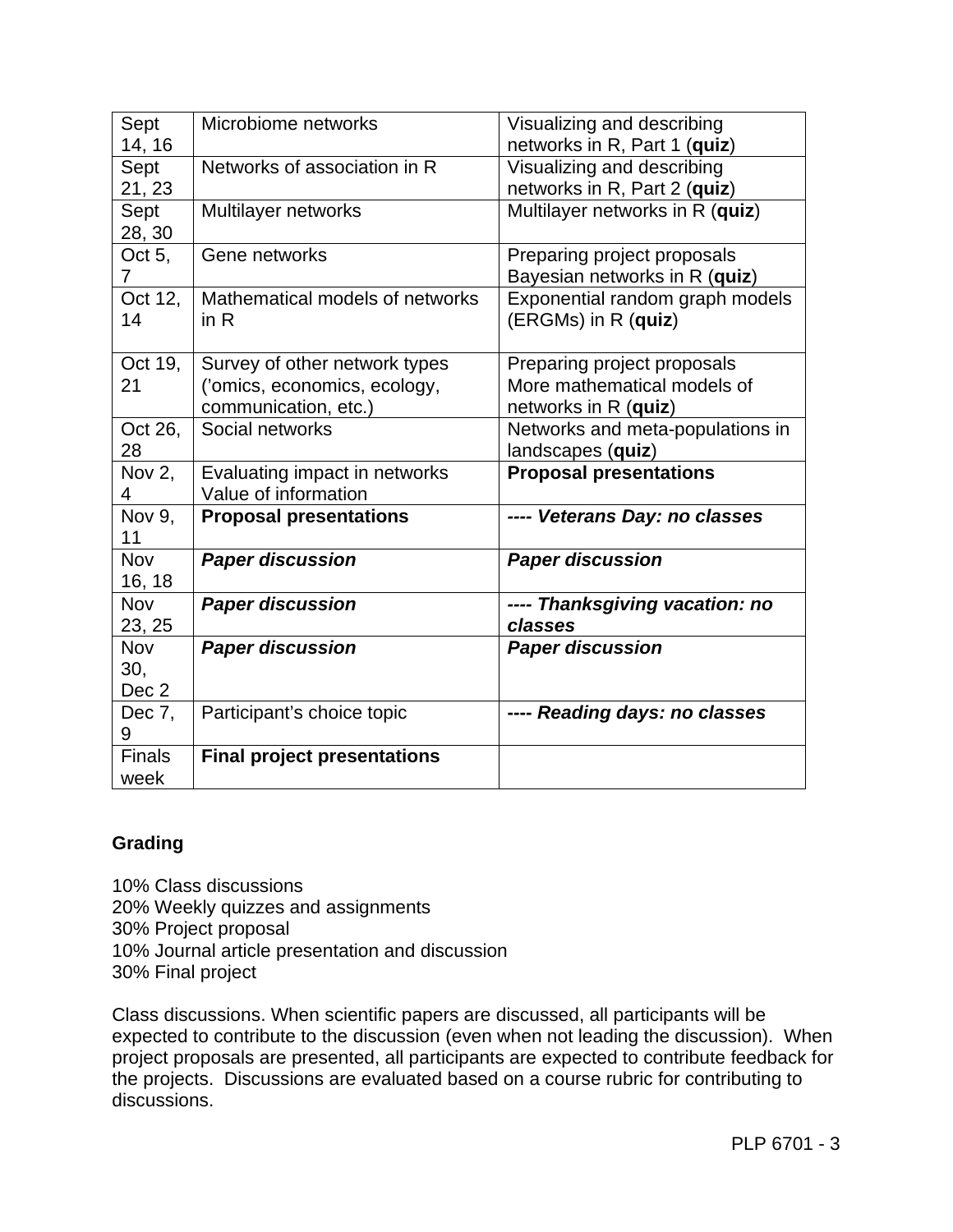Brief quizzes covering recent course topics are given most weeks, to help participants keep up with the course material. The lowest three quiz scores will be dropped from the grade.

The project proposal will give students an opportunity to show how they can apply the course concepts and tools to an area of particular interest to them. The project proposal is presented in class (approximately 10 minutes per student, depending on course enrollment), and covers a topic of particular interest to an individual student, drawing on course material about network analysis. The project proposal outlines the analysis that the student will later present as the final project. The project proposal is evaluated based on a course rubric for proposal presentation.

Each participant will lead or co-lead a journal article discussion for the group. The discussion is evaluated based on a course rubric for leading article discussions.

Final projects will be presented and discussed in the class (approximately 20 minutes per student, depending on course enrollment). The final project builds on the material presented in the project proposal, including analyses of real data or simulated data provided for students to analyze when appropriate real data are not yet available. (For example, if a student is planning to collect a particular type of data in future semesters, the student could temporarily work with a similar simulated data set for purposes of this class project.) The final project is evaluated based on a course rubric for project presentation.

If the grade on an assignment appears incorrect, the process for requesting reconsideration of the grade is to prepare a written statement describing where the error lies, to be turned into the instructor within one week of receiving the grade.

Grades and Grade Points: For information on current UF policies for assigning grade points, see <https://catalog.ufl.edu/ugrad/current/regulations/info/grades.aspx>

*Grading scale:* 94-100 A; 90-93.99 A-; 87-89.99 B+; 84-86.99 B; 80-83.99 B-; 77-79.99 C+; 74-76.99 C; 70-73.99 C-; 67-69.99 D+; 64-66.99 D; 60-63.99 D-; 0-59.99 E

#### **Required course materials**

There is no required textbook for this course. Journal articles for discussion will be provided to the class. The journal articles will be chosen in discussion with the participants who will be leading discussions, to represent the range of topics in the schedule above.

**Examples** of review articles and original research articles, some discussed in the class in 2017 and/or 2019, include the following: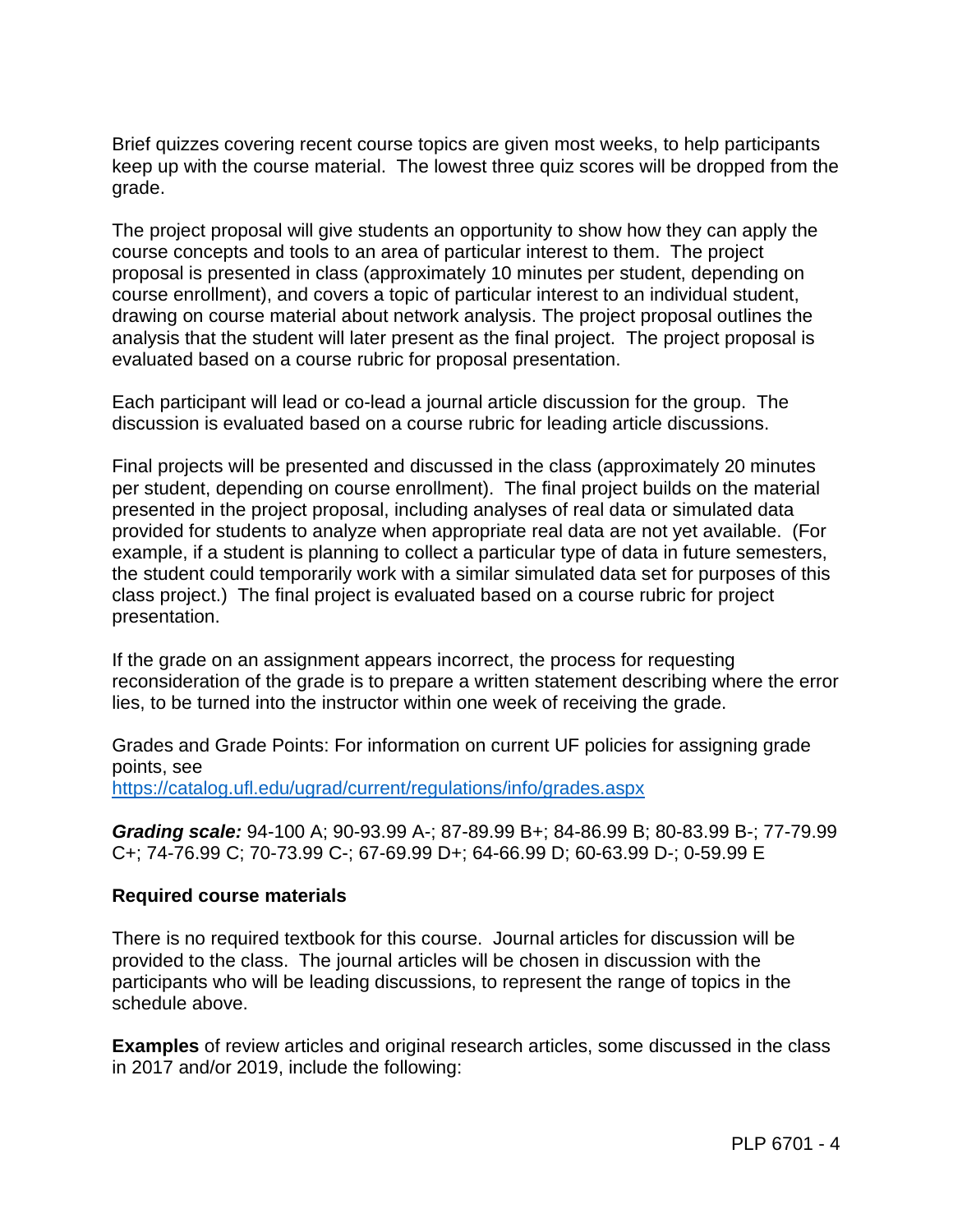Agler et al. 2016. Microbial hub taxa link host and abiotic factors to plant microbiome variation. PLOS Biology 14:e1002352.

Bensimon et al. 2012. Mass spectrometry-based proteomics and network biology. Annual Review of Biochemistry 81:379-405.

Chadès et al. 2011. General rules for managing and surveying networks of pests, diseases, and endangered species. PNAS 108:8323-8328.

Chaters et al. 2019. Analysing livestock network data for infectious disease control: an argument for routine data collection in emerging economics. Philosophical Transactions of the Royal Society B 374:20180264.

Cumming and Peterson. 2017. Unifying research on social-ecological resilience and collapse. Trends in Ecology & Evolution 32:695-813.

Dormann et al. 2017. Identifying causes of patterns in ecological networks: Opportunities and limitations. Annual Review of Ecology, Evolution, and Systematics 48:559-584.

Garrett. 2021. Impact network analysis and the INA R package: Decision support for regional management interventions. Methods in Ecology and Evolution. <https://doi.org/10.1111/2041-210X.13655>

Garrett et al. 2018. Network analysis: A systems framework to address grand challenges in plant pathology. Annual Review of Phytopathology 56:559-580.

Gaudinier and Brady. 2016. Mapping transcriptional networks in plants: data-driven discovery of novel biological mechanisms. Annual Review of Plant Biology 67:575-594.

González-Mon et al. Small-scale fish buyers' trade networks reveal diverse actor types and differential adaptive capacities. Ecological Economics 164:106338.

Henry and Vollan. 2014. Networks and the challenge of sustainable development. Annual Review of Environment and Resources 39:583-610.

Kramer et al. 2016 Spatial spread of the West Africa Ebola epidemic. Royal Society Open Science 3:160294.

Kuzmin et al. 2018. Systematic analysis of complex genetic interactions. Science 360:6386.

Layeghifard et al. 2017. Disentangling interactions in the microbiome: A network perspective. Trends in Microbiology 25:217-228.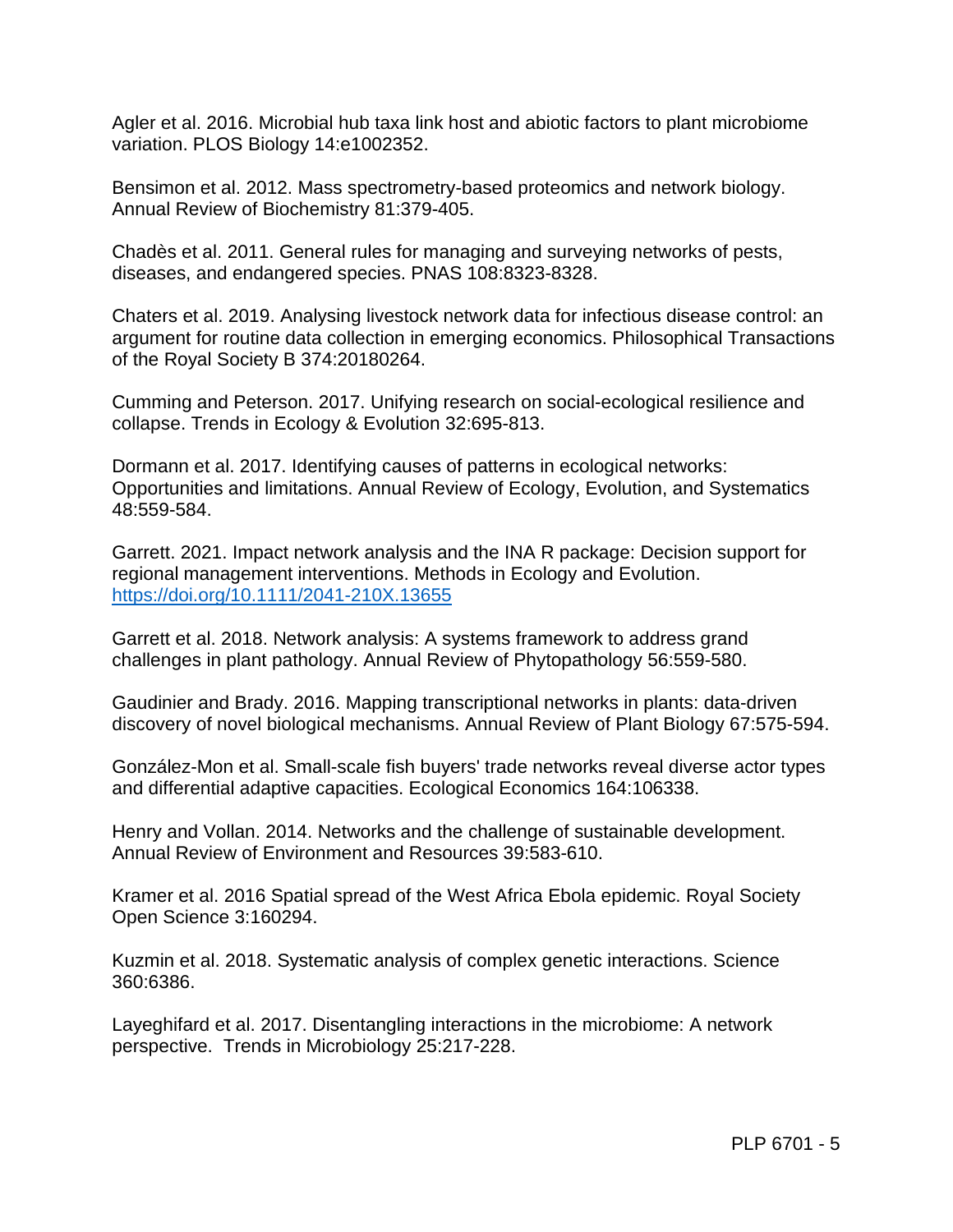Luke and Harris. 2007. Network analysis in public health: History, methods, and applications. Annual Review of Public Health 28:69-93.

Luke and Stamatakis. 2012. Systems science methods in public health: Dynamics, networks, and agents. Annual Review of Public Health 33:357-376.

McGillivray et al. 2018. Network analysis as a grand unifier in biomedical data science. Annual Review of Biomedical Data Science 1:153-180.

Mello et al. 2019. Insights in the assembly rules of a continent-wide multilayer network. Nature Ecology & Evolution 3:1525-1532.

Parrat et al. 2016. Infectious disease dynamics in heterogeneous environments. Annual Review of Ecology, Evolution, and Systematics 47:283-306.

Shaw and Pautasso. 2014. Networks and plant disease management: Concepts and applications. Annual Review of Phytopathology 52:477-493.

Shi et al. 2016. The interconnected rhizosphere: High network complexity dominates rhizosphere assemblages. Ecology Letters 19:926-936.

Tylianakis and Morris. 2017. Ecological networks across environmental gradients. Annual Review of Ecology, Evolution, and Systematics 48:25-48.

#### *Good references*

For network analysis in R, both of the following books are good references. It's recommended that course participants use at least one of these two books as a reference.

1. This one takes more of a statistical perspective, with more careful mathematical definitions and denser information:

Kolaczyk and Csárdi. 2020. Statistical Analysis of Network Data with R, Second Edition. Springer.

2. Luke writes from the standpoint of experience in public health applications, aimed more toward non-statisticians:

Luke. 2015. A User's Guide to Network Analysis in R. Springer.

Participants might be interested in the following book for reference, which provides much more information about general network applications than will be covered in this course:

Newman. 2018. Networks, Second Edition. Oxford University Press.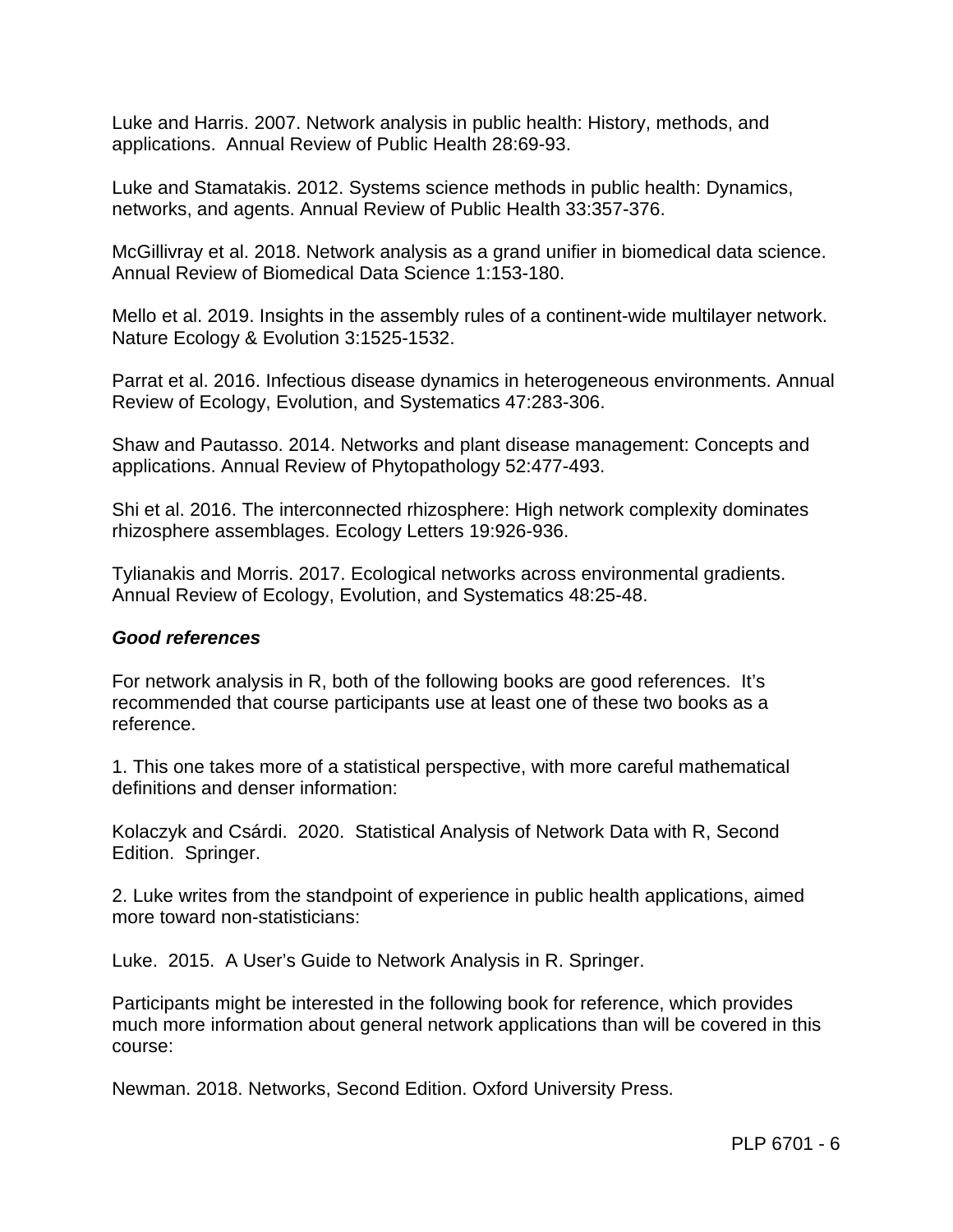The following is a good reference on social networks, authored by UF's own Jeffrey C. Johnson:

Borgatti, Everett, and Johnson. 2018. Analyzing Social Networks, Second Edition. Sage Publications.

A good reference for data science in R is the following, with a lot of good information available at<http://r4ds.had.co.nz/>

Wickham & Grolemund. 2017. R for Data Science. O'Reilly.

A good general reference for R, though a little old, with many examples of statistical analysis:

Crawley. 2012. The R Book. Wiley.

#### **Garrett's teaching philosophy**

I think of teaching as a process that occurs in a network (of course). An individual could create a pretty good learning experience by finding a good set of books and papers on a topic, and trying out some R code on their own. However, this course is designed to offer a fuller experience and more efficient learning by linking participants to key literature, to relevant R packages, and to each other and the instructors through discussions and feedback. Engaging with a group of people interested in a topic can also be a lot of fun and boost creativity.

The course is designed to support participants in engaging with projects, rather than emphasizing testing. The quizzes are intended to provide some structure to help keep participants up to date and engaged in the discussions. Most of the course activities will engage knowledge and creativity in developing projects. The teachers will work to help each student develop a project that they will find useful in their current or future research.

#### **Attendance and make-up policies**

This is a synchronous course, to make the most of interactions among participants. Discussion among course participants is an important part of the learning experience, so attendance is required. Three course meetings can be missed without explanation (with the exception of dates when the participant has a particular responsibility, such as leading discussions or presenting). Please alert the instructor if there is a serious health problem or other emergency.

Requirements for class attendance and make-up exams, assignments and other work are consistent with university policies that can be found at: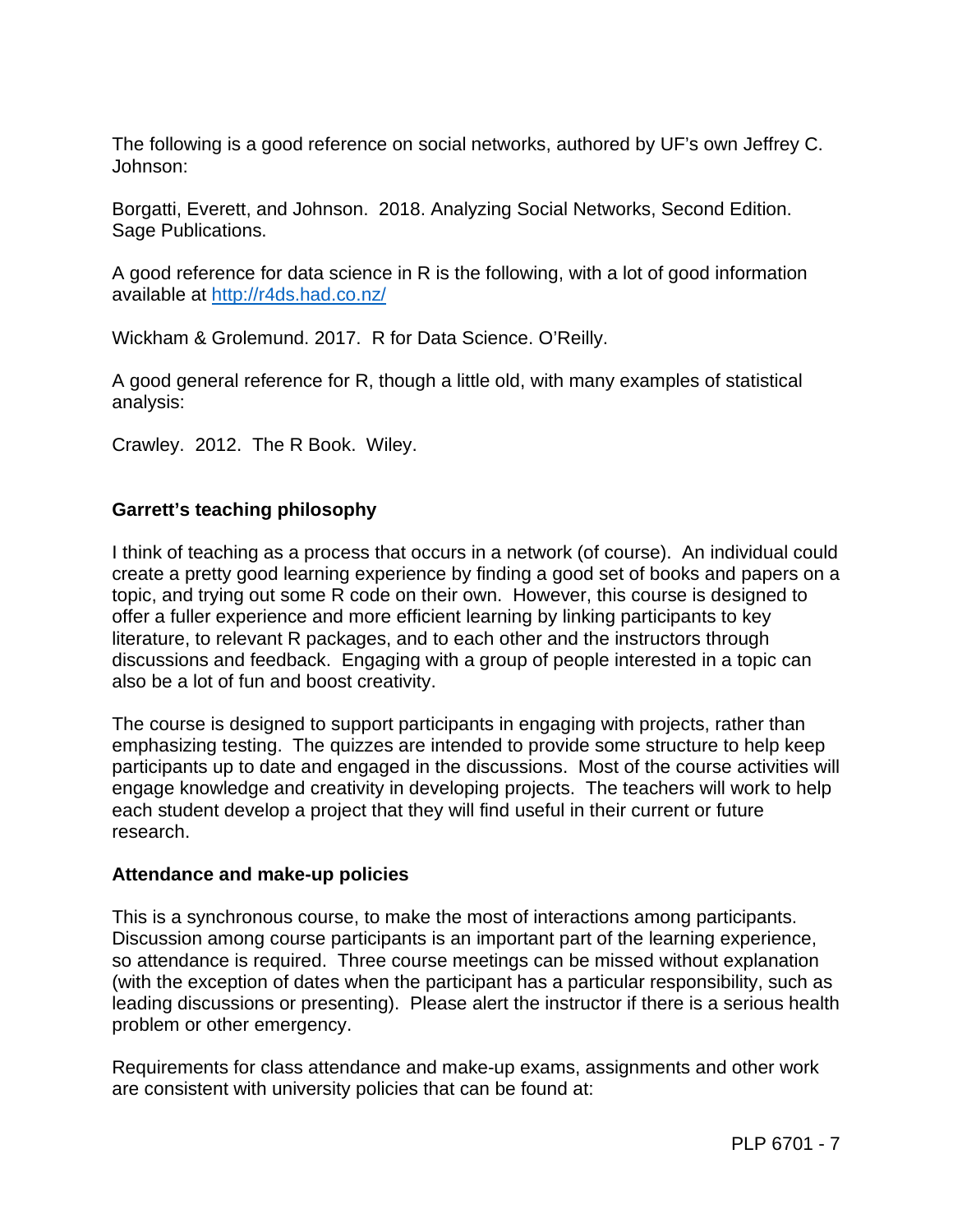#### [https://catalog.ufl.edu/ugrad/current/regulations/info/attendance.aspx.](https://catalog.ufl.edu/ugrad/current/regulations/info/attendance.aspx)

#### **Accommodations for Students with Disabilities**

The Disability Resource Center coordinates the needed accommodations of students with disabilities. This includes registering disabilities, recommending academic accommodations within the classroom, accessing special adaptive computer equipment, providing interpretation services and mediating faculty-student disability related issues. Students should first register with the Disability Resource Center at 0001 Reid Hall, 352-392-8565, www.dso.ufl.edu/drc/ and provide appropriate documentation.

#### **Recorded class sessions**

Our class sessions may be audio visually recorded for students in the class to refer back and for enrolled students who are unable to attend live. Students who participate with their camera engaged or utilize a profile image are agreeing to have their video or image recorded. If you are unwilling to consent to have your profile or video image recorded, be sure to keep your camera off and do not use a profile image. Likewise, students who un-mute during class and participate orally are agreeing to have their voices recorded. If you are not willing to consent to have your voice recorded during class, you will need to keep your mute button activated and communicate exclusively using the "chat" feature, which allows students to type questions and comments live. The chat will not be recorded or shared. As in all courses, unauthorized recording and unauthorized sharing of recorded materials is prohibited.

#### **On-line course evaluation**

For this course, we will also ask students to anonymously provide some more specific recommendations for making the course as useful and interesting as possible, in both a mid-term survey and a final survey. This will be in addition to the general UF course assessment.

UF Policy: Students are expected to provide professional and respectful feedback on the quality of instruction in this course by completing course evaluations online via GatorEvals. Guidance on how to give feedback in a professional and respectful manner is available at [https://gatorevals.aa.ufl.edu/students/.](https://gatorevals.aa.ufl.edu/students/) Students will be notified when the evaluation period opens, and can complete evaluations through the email they receive from GatorEvals, in their Canvas course menu under GatorEvals, or via [https://ufl.bluera.com/ufl/.](https://ufl.bluera.com/ufl/) Summaries of course evaluation results are available to students at <https://gatorevals.aa.ufl.edu/public-results/>

#### **Materials and supplies fees**

None

**UF Policy on Academic Honesty**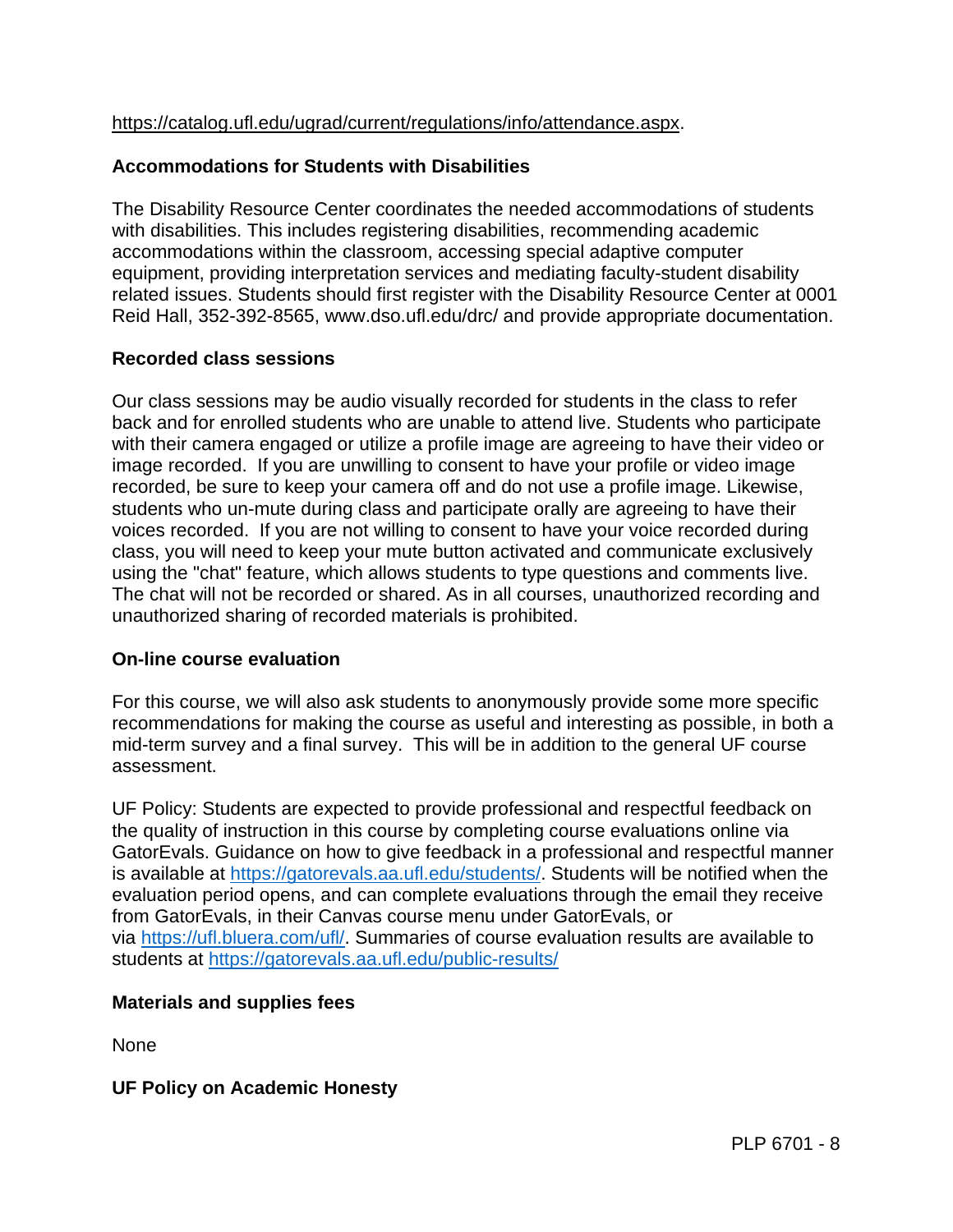As a student at the University of Florida, you have committed yourself to uphold the Honor Code, which includes the following pledge: "We, the members of the University of Florida community, pledge to hold ourselves and our peers to the highest standards of honesty and integrity." You are expected to exhibit behavior consistent with this commitment to the UF academic community, and on all work submitted for credit at the University of Florida, the following pledge is either required or implied: "On my honor, I have neither given nor received unauthorized aid in doing this assignment." It is assumed that you will complete all work independently in each course unless the instructor provides explicit permission for you to collaborate on course tasks (e.g. assignments, papers, quizzes, exams). Furthermore, as part of your obligation to uphold the Honor Code, you should report any condition that facilitates academic misconduct to appropriate personnel. It is your individual responsibility to know and comply with all university policies and procedures regarding academic integrity and the Student Honor Code. Violations of the Honor Code at the University of Florida will not be tolerated. Violations will be reported to the Dean of Students Office for consideration of disciplinary action. For more information regarding the Student Honor Code, please see: [http://www.dso.ufl.edu/sccr/process/student-conduct-honor-code.](http://www.dso.ufl.edu/sccr/process/student-conduct-honor-code)

#### **UF Policy on Software Use**

All faculty, staff and students of the university are required and expected to obey the laws and legal agreements governing software use. Failure to do so can lead to monetary damages and/or criminal penalties for the individual violator. Because such violations are also against university policies and rules, disciplinary action will be taken as appropriate.

#### **Campus helping resources**

The university's counseling resources are available for students experiencing personal problems that interfere with their general well-being and/or academic performance. The Counseling & Wellness Center provides confidential counseling services at no cost for students that are currently enrolled with the university.

- University Counseling & Wellness Center, 3190 Radio Road, 352-392-1575, [www.counseling.ufl.edu/cwc/](http://www.counseling.ufl.edu/cwc/)
	- **Counseling Services**
	- Groups and Workshops
	- **Outreach and Consultation**
	- **Self-Help Library**
	- **Training Programs**
	- **Community Provider Database**
- Career Resource Center, First Floor JWRU, 352-392-1601, [www.crc.ufl.edu/](http://www.crc.ufl.edu/)

#### **Student complaints**